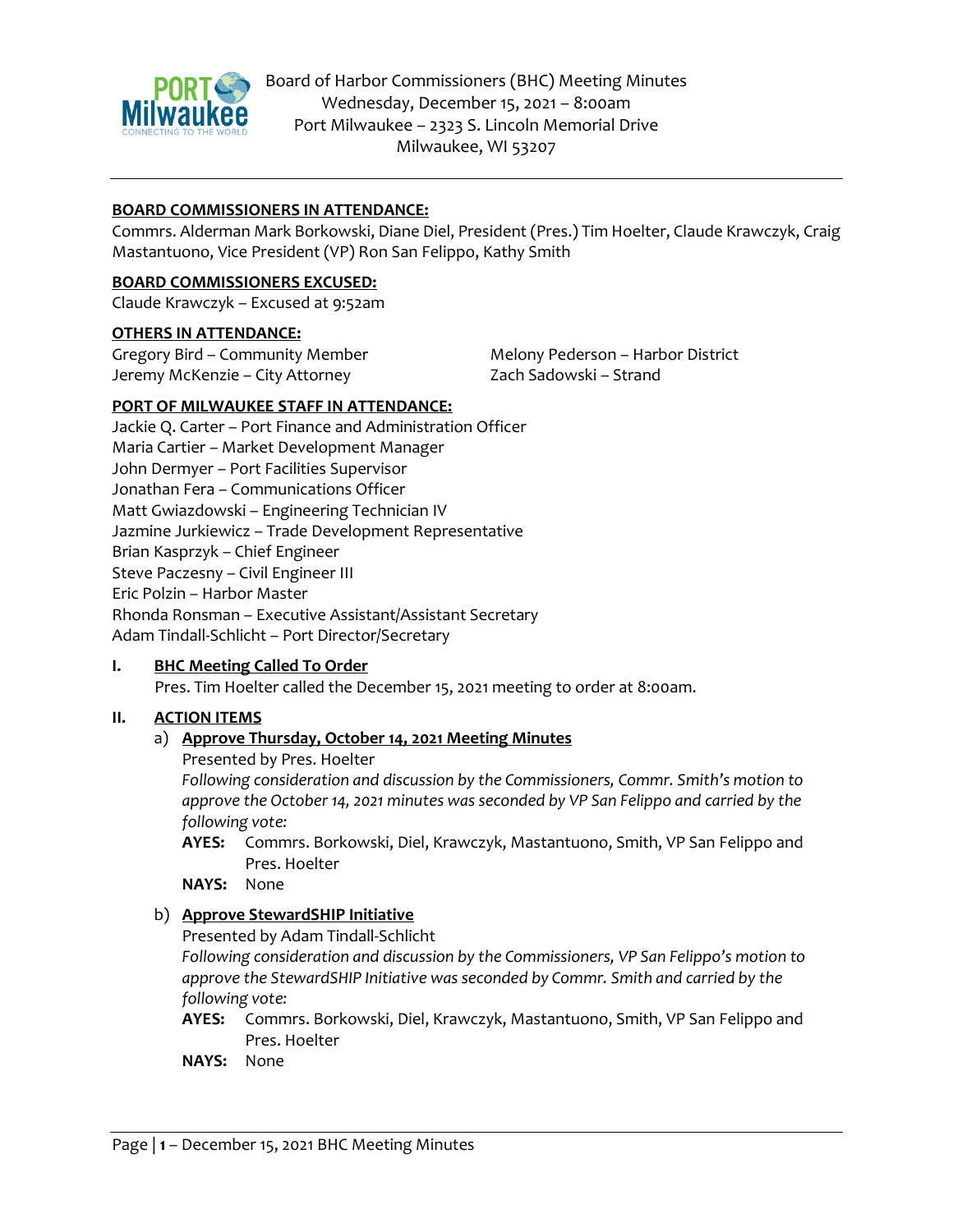### c) **Approve 2022 Port Tariff**

Presented by Adam Tindall-Schlicht

*Following consideration and discussion by the Commissioners, Commr. Smith's motion to approve the 2022 Port Tariff was seconded by Commr. Krawczyk and carried by the following vote:* 

**AYES:** Commrs. Borkowski, Diel, Krawczyk, Mastantuono, Smith, VP San Felippo and Pres. Hoelter

**NAYS:** None

## d) **Approve Port Use of City Enterprise Contract for DeLong Rail Engineering**

Presented by Brian Kasprzyk

*Following consideration and discussion by the Commissioners, Commr. Smith's motion to approve Port Use of City Enterprise Contract for DeLong Rail Engineering was seconded by VP San Felippo and carried by the following vote:* 

**AYES:** Commrs. Borkowski, Diel, Krawczyk, Mastantuono, Smith, VP San Felippo and Pres. Hoelter

**NAYS:** None

## e) **Approve Contract 678 (Pole Building Metal Roof Retrofit)**

Presented by Brian Kasprzyk

*Following consideration and discussion by the Commissioners, Commr. Smith's motion to approve Contract 678 (Pole Building Metal Roof Retrofit) was seconded by Commr. Mastantuono and carried by the following vote:* 

**AYES:** Commrs. Borkowski, Diel, Krawczyk, Mastantuono, Smith, VP San Felippo and Pres. Hoelter

**NAYS:** None

# f) **Approve Contract 679 (Flood Repair Dockside Work)**

Presented by Brian Kasprzyk

*Following consideration and discussion by the Commissioners, VP San Felippo's motion to approve Contract 679 (Flood Repair Dockside Work) was seconded by Commr. Smith and carried by the following vote:* 

**AYES:** Commrs. Borkowski, Diel, Krawczyk, Mastantuono, Smith, VP San Felippo and Pres. Hoelter

**NAYS:** None

# g) **Approve Contract 680 (Railroad System Maintenance)**

Presented by Brian Kasprzyk

*Following consideration and discussion by the Commissioners, Commr. Krawczyk's motion to approve Contract 680 (Railroad System Maintenance) was seconded by Commr. Smith and carried by the following vote:* 

**AYES:** Commrs. Borkowski, Diel, Krawczyk, Mastantuono, Smith, VP San Felippo and Pres. Hoelter

**NAYS:** None

# **III. INFORMATIONAL UPDATES**

# a) **Port Milwaukee – Public Awareness Video – Maria Cartier**

The Port Milwaukee Public Awareness Video is targeted to its public customers and Milwaukee citizens. This video will be featured on YouTube and the Port Milwaukee website providing audiences with information on the Port's recreational venues and economic impact on the city. The Commissioners suggested sending the video to the offices of U.S. Senator Tammy Baldwin, U.S. Congresswoman Gwen Moore, the Wisconsin Department of Transportation (WisDOT), the Milwaukee Department of City Development (DCD), the U.S.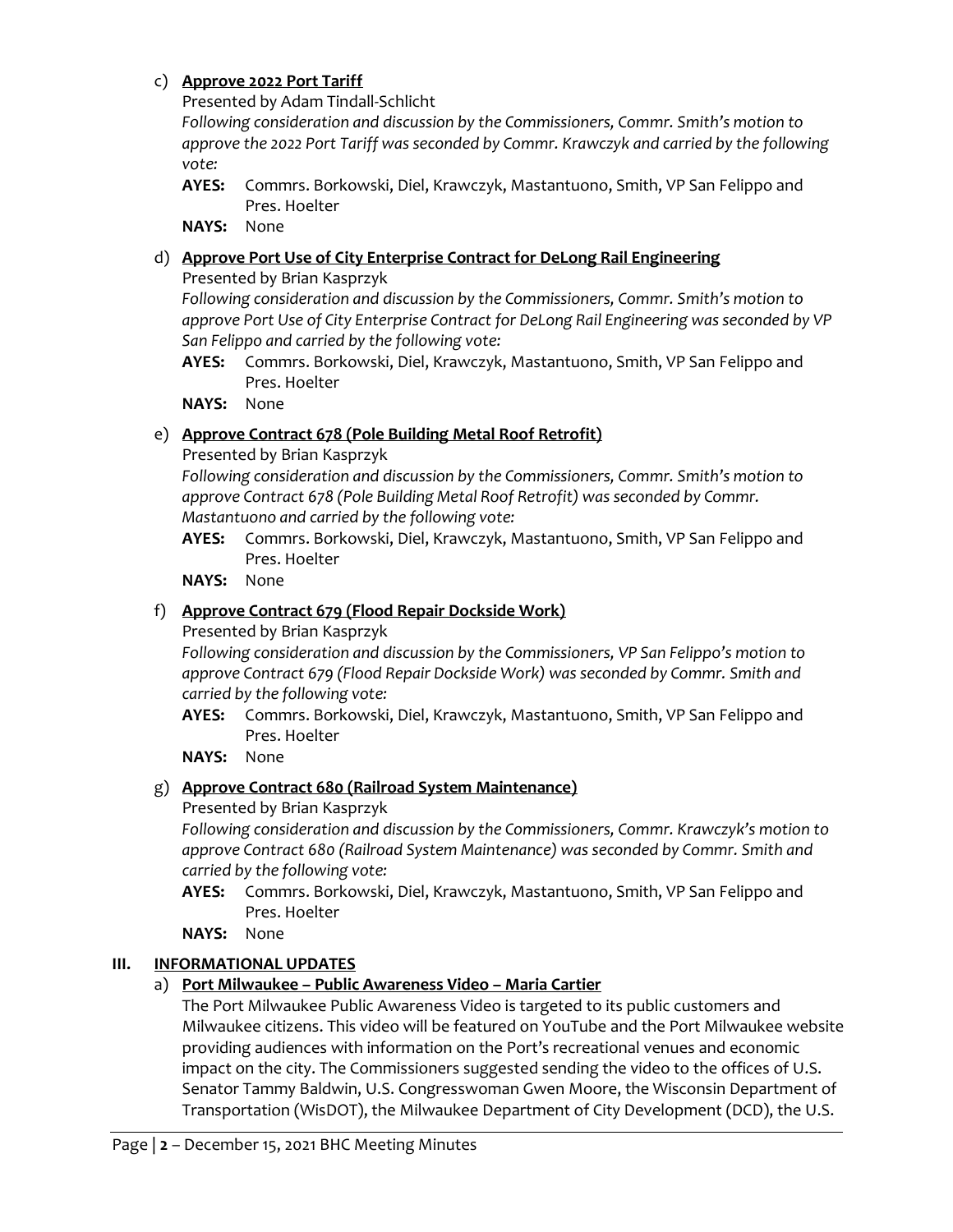Department of Commerce and the Great Lakes Cruising Coalition. A few updates and changes will be made before releasing.

### **IV. PORT MILWAUKEE ENGINEERING REPORT – Brian Kasprzyk, Steve Paczesny**

Average water levels are close to being realized on Lake Michigan. Port Milwaukee is approximately one (1) foot above the long-term average.

The railroad project is in its second phase. Nearly 7,000 ft. of track in the intermodal yard is being replaced. All of the crossings have been replaced. This project is 80% funded by Wisconsin Department of Transportation (WisDOT) and is slated to be completed in the next few weeks.

The Bradford Roof project includes a coating system that will be completed as a proactive measure to avoid future water damage at these Port warehouses.

The DeLong Agricultural Maritime Export Facility (AMEF) site and rail development is ongoing. Construction is planned after the rail design is complete. South Shore cruise dock is close to a final design, expected at the latest by early 2022. Once full funding is in place and received, engineering will review and place the design into a public bid package for the Board's consideration.

The South Lincoln Memorial Drive rail crossings project is near completion in 2022. The final phase is toward the North end. This will include coordination with Port tenants to minimize the operational impact.

The Area of Concern & Dredged Material Management Facility (AOC and DMMF) project is ongoing. Dockwall inspection and inventory will continue and will be expanded to other areas around the city. Port Milwaukee will also be partnering with the DCD to obtain an extensive, comprehensive dockwall inventory throughout the city. This will include all private and public information on Lake Michigan and Milwaukee's three (3) rivers. Port Milwaukee is hoping to add this to our current Geographic Information System (GIS) site.

**V. PORT MILWAUKEE TRADE DEVELOPMENT REPORT – Maria Cartier, Jazmine Jurkiewicz** Cargo overall is down 13% while municipal cargo is down 11%. Dry bulk and steel are each down 12%.

The last international vessel, *Lake Erie*, left the night of December 13<sup>th</sup>, 2021. The last container for the *Ascent* project was delivered yesterday, December 14<sup>th</sup>, 2021.

In November, Maria attended the American Metal Supply Chain Industry Dinner in Nashville, TN. Jazmine and Maria attended the Metropolitan Milwaukee Association of Commerce (MMAC) 2021 All Member Meeting. 29 students from Michigan State University visited Port Milwaukee. They attended a panel discussion, were provided a "Port 101" presentation, and also were given an in-depth tour of Jones Island. Adam presented to the College Endowment Association at the Women's Club of Milwaukee. HwYH2O had a virtual briefing that was attended by Port Milwaukee staff.

Training is still needed on the X-ray machine before the 2022 cruise season begins. Jazmine will keep the BHC updated on this effort.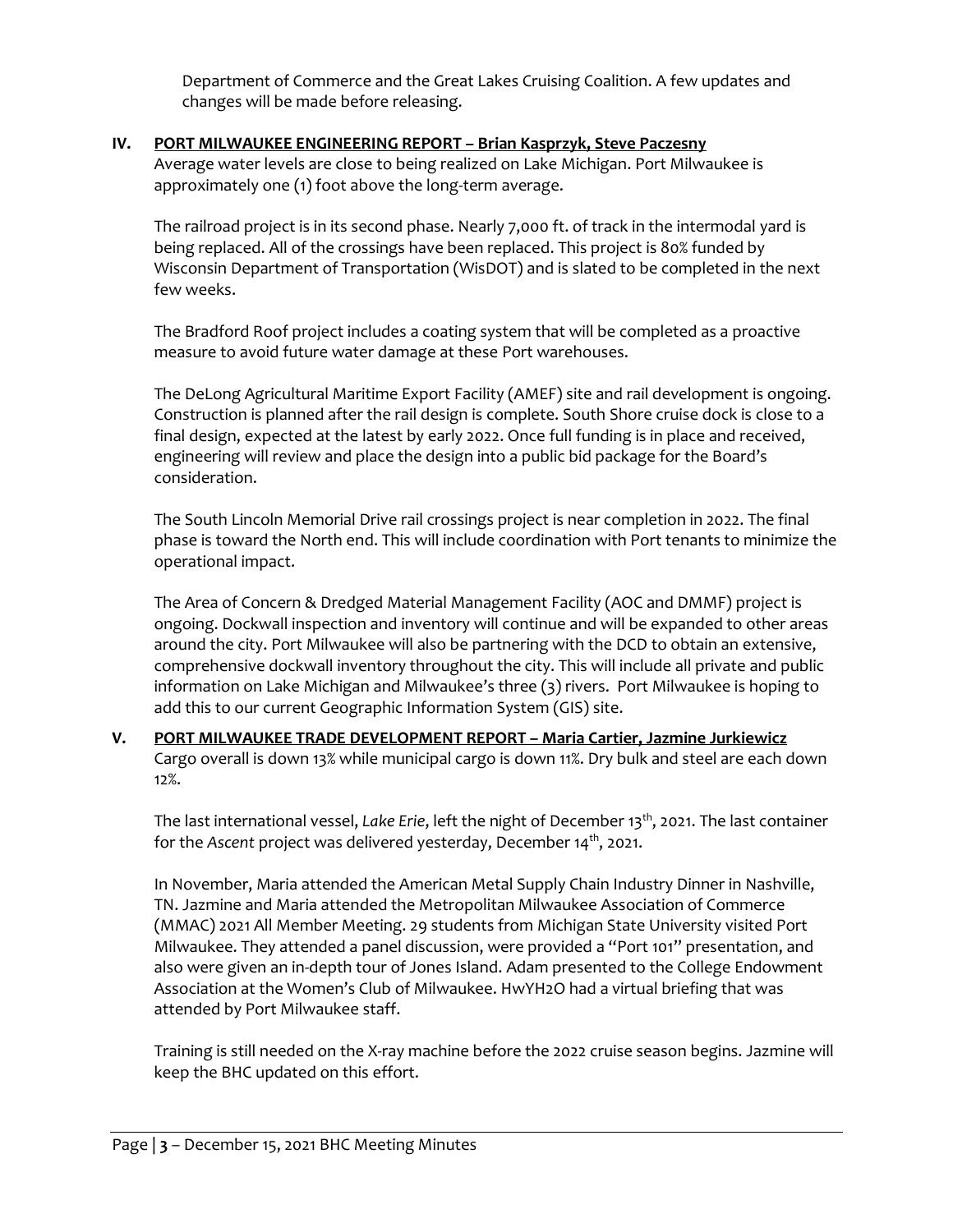### **VI. PORT MILWAUKEE OPERATIONS REPORT – Eric Polzin**

The *Harbor Seagull* marine survey is complete. Some challenges were found that need to be addressed with regard to aged piping systems and other needed upgrades. The *Harbor Seagull* is not expected to be in the water until spring 2022.

The Cruise Terminal Security Plan is pending approval by the U.S. Coast Guard. The rules are still being finalized.

The anticipated December 2021 winter lay-up schedule is as follows:

- *Stewart J. Cort* January 10, 2022 through the middle of March 2022
- *Integrity/GL Ostrander* early January through the end of February of 2022
- *Margaret/Albert* end of December 2021 through the end of March 2022
- *Great Lakes/Michigan* long-term storage (6-8 months) through the end of March 2022

Testing for the harbor crane operator is complete. The new crane operator is scheduled to start on December 28, 2021.

### **VII. PORT MILWAUKEE FINANCIAL REPORT – Jackie Q. Carter**

Revenue improved in December 2021. Expenses are improving with an expectation that Port Milwaukee will end the year with a surplus.

Port receivable delinquencies are a fluid situation that is in a constant state of improvement. Conversations with company leads and finance managers are ongoing.

Port Milwaukee received more funding this year which has allowed more projects to be worked on and completed. Payment of receivables is also improving with a focus on resolution of old invoices.

### **VIII. PORT MILWAUKEE DIRECTOR'S REPORT – Adam Tindall-Schlicht**

- **Strategic Meeting with U.S. Congresswoman Gwen Moore -** October 15, 2021 Port Milwaukee provided a tour and had a brief strategic meeting with U.S. Congresswoman Gwen Moore, discussing the Port's work and the infrastructure bill.
- **Floating of the** *Mark W. Barker -* October 28, 2021

Adam attended the Bay Shipbuilding launch of the first U.S.-flag Great Lakes bulk carrier built in 40 years, the *Mark W. Barker*. The ceremony took place in Sturgeon Bay, WI. It is being built to handle salt and cargo. It is expected to be in operation in May of 2022. The ship will only operate on the Great Lakes.

- **Memorial Service for Doug Gold, Terminal Manager at FMT Milwaukee -** October 29, 2021 A memorial service was held on October 29, 2021 for Federal Marine Terminals (FMT) Manager Doug Gold, who passed away on October 11, 2021. The service was attended by FMT and Port Milwaukee staff, customers, and Doug's family and close friends. FMT has indicated that a new manager is expected to be appointed by early 2022, ideally well before the international shipping season begins in 2022.
- **Federal Breakwater Improvement Mtg. w/ U.S. Army Corps of Engineers -** November 4, 2021 After 20 years of advocacy and after the passing of the infrastructure bill, it is expected that federal breakwater improvements may be happening over the next 2-3 years.